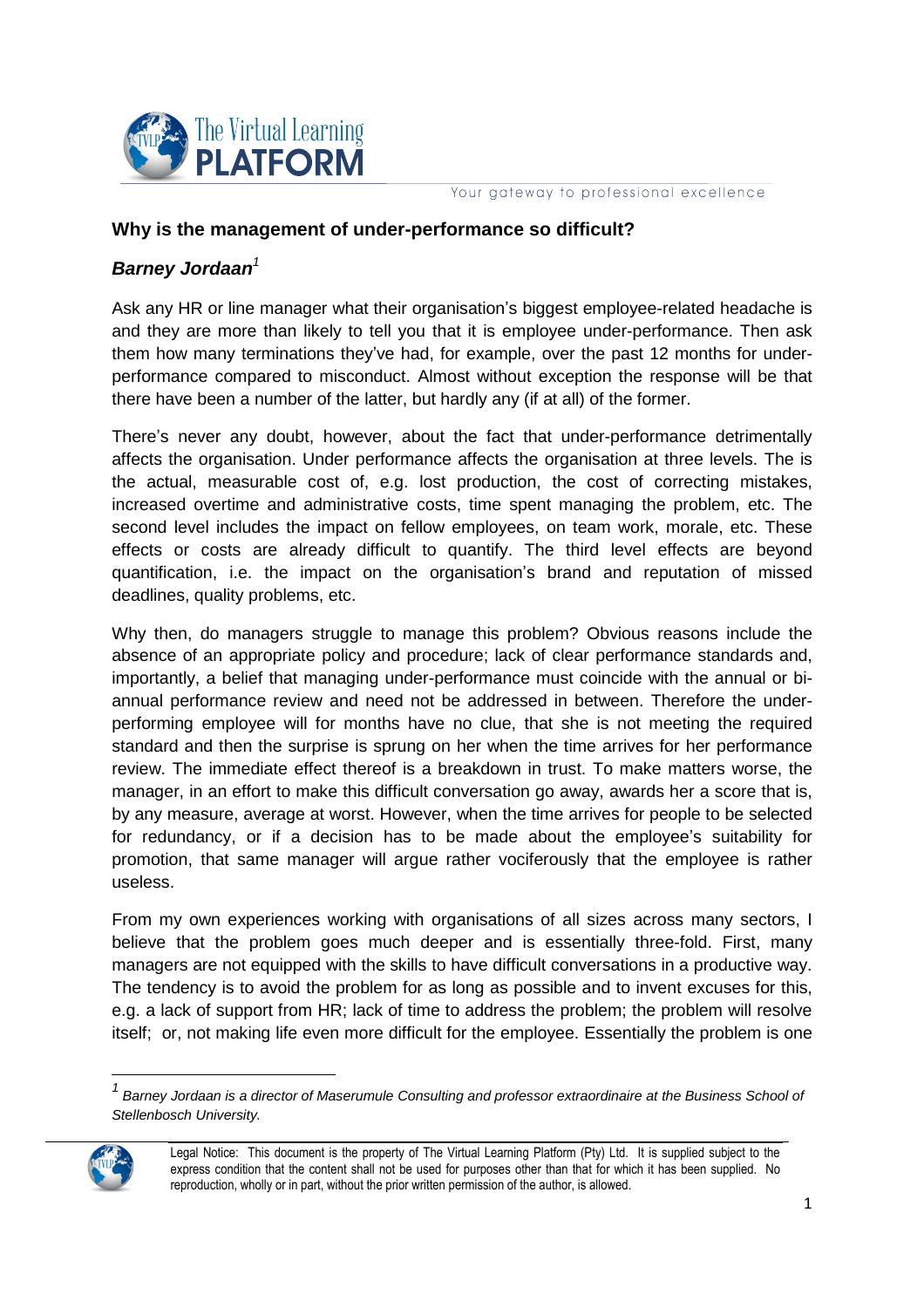of aversion to conflict. However, ignoring the problem doesn't make it disappear. On the contrary, it has quite the opposite effect. Consequently, the manager eventually loses his patience and rushes into the HR office, demanding assistance to get rid of the employee. HR's advice that a rather lengthy procedure has to be followed to try and fix the problem is met with indignation: why must it take so long? The answer is obvious: because the problem was left unattended for so long. When the process is eventually started, the manager's aim is no longer to assist the employee in fixing the problem, but rather to get rid of her as quickly as possible. The conversation is strained, even antagonistic and the process followed becomes more adversarial. Several results flow from this: performance counselling gets a bad name; a message is sent to others about management's approach in such situations; the employer's investment in the employee is abandoned without an attempt to get a return from it; and, of course, there are legal risks and associated costs and uncertainties as well.

Second, not enough is done to nurture high-trust relationships at all levels in the organisation. There is ample evidence to suggest that if trust is high, managers tend to become more pro-active in addressing under-performance, more empathic, and less reliant on policies and procedures to manage the problem effectively. At the same time, employees in such relationships tend to be more forthcoming in providing managers with the information they need to understand and help address the problem. The conversations and process followed also tend to be friendlier and more cooperative. The 'PPP' (for Problem, Process and People) structure provides a useful structure for understanding the various components involved in resolving people related problems.



## **Fig 1. The 'PPP' structure**

The Problem refers to the task at hand, or the issue to be addressed (the substance or merits). The toughest part of all, of course, is the People dimension: the fears, emotions and relationship issues that form an inseparable part of difficult conversations. While the Problem dimension can be approached rationally (left brain), the People issues also require



Legal Notice: This document is the property of The Virtual Learning Platform (Pty) Ltd. It is supplied subject to the express condition that the content shall not be used for purposes other than that for which it has been supplied. No reproduction, wholly or in part, without the prior written permission of the author, is allowed.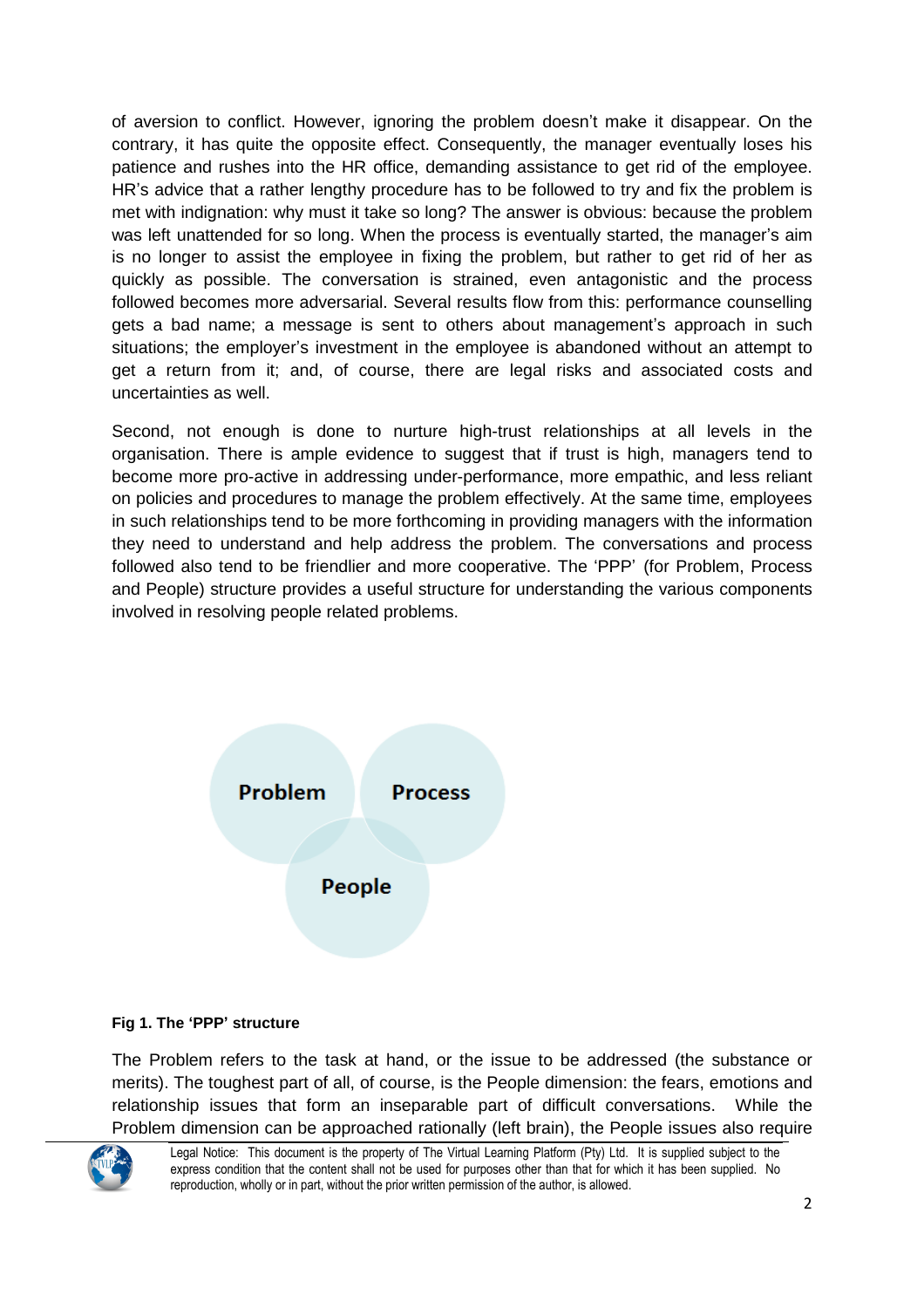good people, communication, empathy and relationship skills (call it EQ if you will). These are typically right brain centred skills. Applying both simultaneously is hard to do, but necessary. If we are to find sustainable (as opposed to short-term quick fix) solutions to the problem, we need to 'separate the People from the Problem' and manage both during the conversation. In a case of under-performance, the Process followed will typically be a performance counselling process. Nevertheless, we tend to forget that we have a choice in terms of the attitudes and mind-sets we bring into the process. We may approach the problem in a collaborative or a positional, even adversarial, way. Approaching the problem in an adversarial way ('I'm the boss, it's my way or the highway; or an 'either-or' mentality), tends to put strain on the relationship (the People dimension) which will, in turn, limit the chances of cooperation and information exchange, resulting in a limited, sub-optimum solution to the Problem. On the other hand, if the relationship is strong, the Process tends to be more collaborative and the solutions to the Problem superior and sustainable.

To demonstrate this in a different way: our attitudes and assumptions affect our strategic approach to the problem, determine the tactics we employ and produce the results we achieve:



## **Fig 2. Assumptions affect outcome**

The last obstacle is this: when managers do apply performance counselling processes, it is often done in a 'tick-the-box' or going-through-the-motions-fashion. There is no attempt to apply joint problem-solving skills to the process, i.e. to *put* heads together to find a solution instead of *knocking* heads together to arrive at a result. It has become a compliance exercise and nothing more.

The following 7-step collaborative problem-solving process may assist:

- Prepare for the discussion: gather the facts, make sure the standard is in place and that the employee has been trained. Prepare a brief opening statement keeping the focus on the problem and not the person.
- Create a problem-solving environment, free of distractions, i.e. the right 'mood music' for the occasion.
- State your concerns; highlight the impact of the under-performance on the team, you and the organisation; confirm your expectations; and ask the employee to state his or her side, encouraging him or her to make full disclosure of the factors that contribute to the problem. These may be of a personal nature, or relate to lack of skills or training, or factors in the work environment. It is important that you listen *actively* and confirm your understanding of what's being said. You've got to understand the



Legal Notice: This document is the property of The Virtual Learning Platform (Pty) Ltd. It is supplied subject to the express condition that the content shall not be used for purposes other than that for which it has been supplied. No reproduction, wholly or in part, without the prior written permission of the author, is allowed.